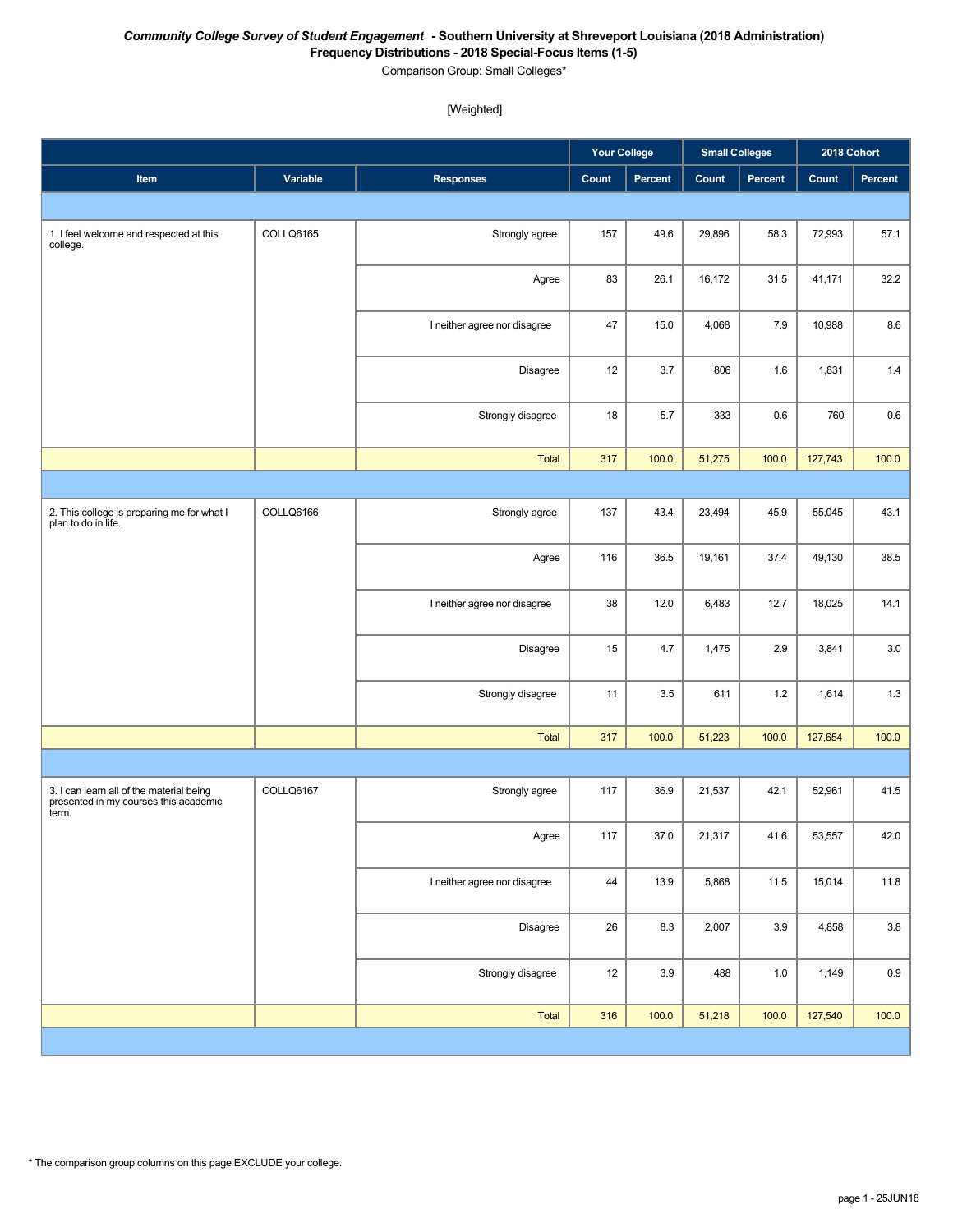#### *Community College Survey of Student Engagement* **- Southern University at Shreveport Louisiana (2018 Administration) Frequency Distributions - 2018 Special-Focus Items (1-5)**

Comparison Group: Small Colleges\*

### [Weighted]

|                                                                    |           |                              | <b>Your College</b> |         | <b>Small Colleges</b> |         | 2018 Cohort |         |
|--------------------------------------------------------------------|-----------|------------------------------|---------------------|---------|-----------------------|---------|-------------|---------|
| Item                                                               | Variable  | <b>Responses</b>             | Count               | Percent | Count                 | Percent | Count       | Percent |
| 4. I have good relationships with others at<br>this college.       | COLLQ6168 | Strongly agree               | 117                 | 36.9    | 23,329                | 45.6    | 55,005      | 43.1    |
|                                                                    |           | Agree                        | 111                 | 34.9    | 19,272                | 37.6    | 48,229      | 37.8    |
|                                                                    |           | I neither agree nor disagree | 75                  | 23.5    | 7,025                 | 13.7    | 20,005      | 15.7    |
|                                                                    |           | <b>Disagree</b>              | $\overline{7}$      | 2.2     | 1,163                 | 2.3     | 3,176       | 2.5     |
|                                                                    |           | Strongly disagree            | 8                   | 2.4     | 418                   | 0.8     | 1,151       | $0.9\,$ |
|                                                                    |           | Total                        | 317                 | 100.0   | 51,207                | 100.0   | 127,566     | 100.0   |
|                                                                    |           |                              |                     |         |                       |         |             |         |
| 5. I can become more intelligent by<br>working hard on my studies. | COLLQ6169 | Strongly agree               | 206                 | 65.2    | 30,860                | 60.3    | 76,617      | 60.1    |
|                                                                    |           | Agree                        | 73                  | 23.1    | 15,968                | 31.2    | 39,664      | 31.1    |
|                                                                    |           | I neither agree nor disagree | 30                  | 9.4     | 3,537                 | 6.9     | 8,844       | $6.9\,$ |
|                                                                    |           | <b>Disagree</b>              | 5                   | 1.6     | 519                   | 1.0     | 1,474       | $1.2$   |
|                                                                    |           | Strongly disagree            | $\overline{2}$      | 0.6     | 282                   | 0.6     | 890         | $0.7\,$ |
|                                                                    |           | <b>Total</b>                 | 316                 | 100.0   | 51,166                | 100.0   | 127,489     | 100.0   |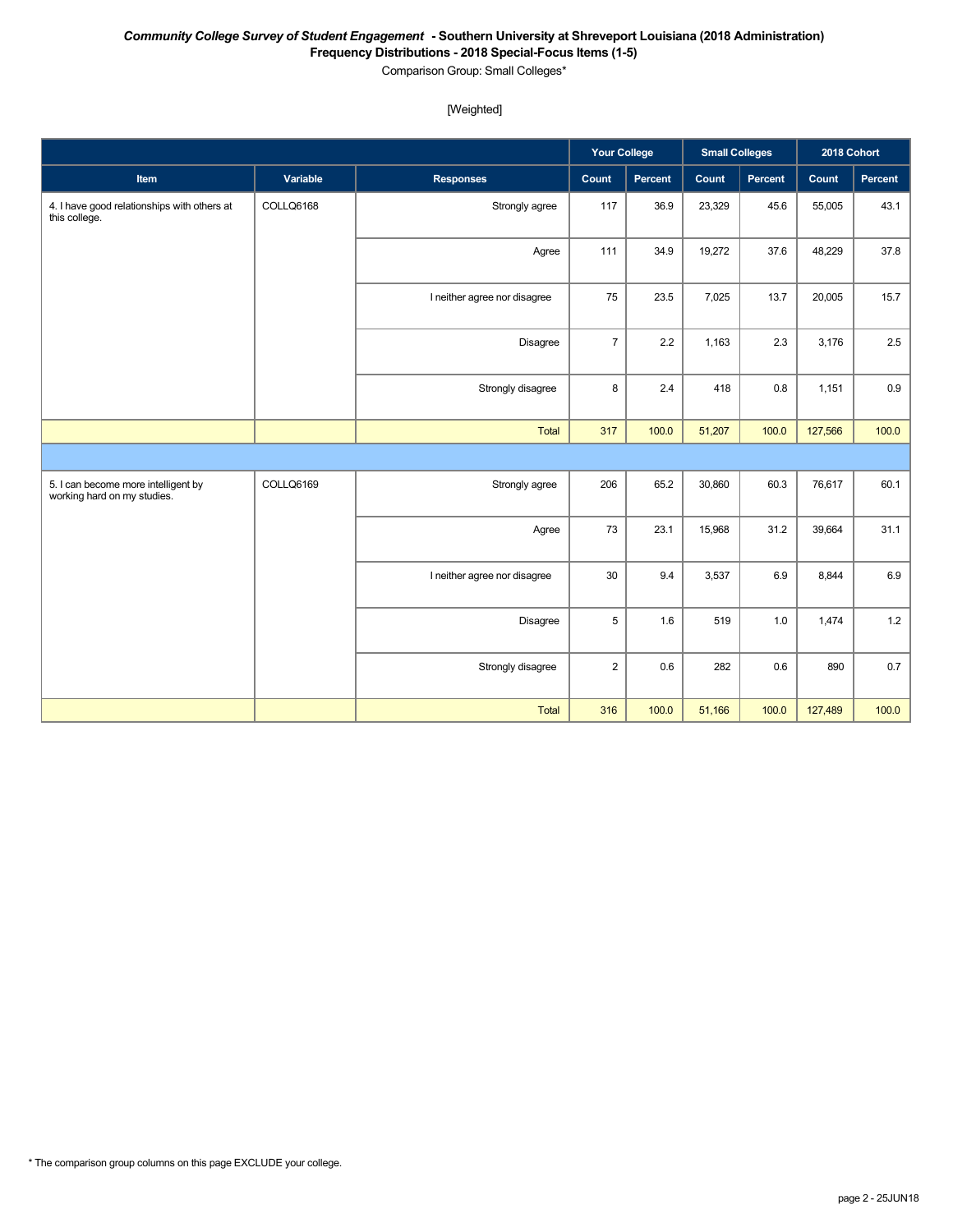| MT<br>Aaniiih Nakoda College<br>SC<br>Aiken Technical College<br><b>NC</b><br><b>Alamance Community College</b><br>Allegany College of Maryland<br>MD<br>AR.<br>Arkansas Northeastern College<br>Arkansas State University - Beebe<br>AR<br>AR.<br>Arkansas State University Mountain Home<br>Ashland Community and Technical College<br>KY<br><b>Athens Technical College</b><br>GА<br><b>Baltimore City Community College</b><br>MD<br>KS<br><b>Barton Community College</b><br><b>Bay Mills Community College</b><br>MI<br>AL<br><b>Bishop State Community College</b><br>TX<br><b>Brazosport College</b><br><b>PA</b><br><b>Butler County Community College</b><br><b>NC</b><br>Caldwell Community College and Technical Institute<br>Cape Cod Community College<br>МA<br>СT<br><b>Capital Community College</b><br>NY.<br>Cayuga Community College<br>Cecil College<br>MD<br>Central Ohio Technical College<br>OH<br><b>WA</b><br>Centralia College<br><b>Chief Dull Knife College</b><br>МT<br>FL<br>Chipola College<br><b>TX</b><br><b>Clarendon College</b><br>TN<br><b>Cleveland State Community College</b><br><b>WA</b><br>Clover Park Technical College<br>AZ<br><b>Coconino Community College</b><br>College of Micronesia - FSM<br>FM<br>College of The Albemarle<br><b>NC</b><br>College of The Muscogee Nation<br>OK<br>College of the Marshall Islands<br>MН<br>College of the Ouachitas<br>AR<br>PA<br>Community College of Beaver County<br><b>Corning Community College</b><br>NY<br><b>Craven Community College</b><br>ΝC<br>Cuyahoga Community College - Metropolitan<br>OH<br>OH<br>Cuyahoga Community College - WestShore<br>ΜN<br>Dakota County Technical College<br>DE<br>Delaware Technical Community College - Terry Campus<br>AZ<br>Dine College<br>KS<br>Dodge City Community College<br>Donnelly College<br>KS<br>East Georgia State College<br>GА<br><b>Flathead Valley Community College</b><br>МT | <b>Institution</b> | <b>State</b> |  |  |  |
|-------------------------------------------------------------------------------------------------------------------------------------------------------------------------------------------------------------------------------------------------------------------------------------------------------------------------------------------------------------------------------------------------------------------------------------------------------------------------------------------------------------------------------------------------------------------------------------------------------------------------------------------------------------------------------------------------------------------------------------------------------------------------------------------------------------------------------------------------------------------------------------------------------------------------------------------------------------------------------------------------------------------------------------------------------------------------------------------------------------------------------------------------------------------------------------------------------------------------------------------------------------------------------------------------------------------------------------------------------------------------------------------------------------------------------------------------------------------------------------------------------------------------------------------------------------------------------------------------------------------------------------------------------------------------------------------------------------------------------------------------------------------------------------------------------------------------------------------------------------------------------------------------------------------------------------|--------------------|--------------|--|--|--|
|                                                                                                                                                                                                                                                                                                                                                                                                                                                                                                                                                                                                                                                                                                                                                                                                                                                                                                                                                                                                                                                                                                                                                                                                                                                                                                                                                                                                                                                                                                                                                                                                                                                                                                                                                                                                                                                                                                                                     |                    |              |  |  |  |
|                                                                                                                                                                                                                                                                                                                                                                                                                                                                                                                                                                                                                                                                                                                                                                                                                                                                                                                                                                                                                                                                                                                                                                                                                                                                                                                                                                                                                                                                                                                                                                                                                                                                                                                                                                                                                                                                                                                                     |                    |              |  |  |  |
|                                                                                                                                                                                                                                                                                                                                                                                                                                                                                                                                                                                                                                                                                                                                                                                                                                                                                                                                                                                                                                                                                                                                                                                                                                                                                                                                                                                                                                                                                                                                                                                                                                                                                                                                                                                                                                                                                                                                     |                    |              |  |  |  |
|                                                                                                                                                                                                                                                                                                                                                                                                                                                                                                                                                                                                                                                                                                                                                                                                                                                                                                                                                                                                                                                                                                                                                                                                                                                                                                                                                                                                                                                                                                                                                                                                                                                                                                                                                                                                                                                                                                                                     |                    |              |  |  |  |
|                                                                                                                                                                                                                                                                                                                                                                                                                                                                                                                                                                                                                                                                                                                                                                                                                                                                                                                                                                                                                                                                                                                                                                                                                                                                                                                                                                                                                                                                                                                                                                                                                                                                                                                                                                                                                                                                                                                                     |                    |              |  |  |  |
|                                                                                                                                                                                                                                                                                                                                                                                                                                                                                                                                                                                                                                                                                                                                                                                                                                                                                                                                                                                                                                                                                                                                                                                                                                                                                                                                                                                                                                                                                                                                                                                                                                                                                                                                                                                                                                                                                                                                     |                    |              |  |  |  |
|                                                                                                                                                                                                                                                                                                                                                                                                                                                                                                                                                                                                                                                                                                                                                                                                                                                                                                                                                                                                                                                                                                                                                                                                                                                                                                                                                                                                                                                                                                                                                                                                                                                                                                                                                                                                                                                                                                                                     |                    |              |  |  |  |
|                                                                                                                                                                                                                                                                                                                                                                                                                                                                                                                                                                                                                                                                                                                                                                                                                                                                                                                                                                                                                                                                                                                                                                                                                                                                                                                                                                                                                                                                                                                                                                                                                                                                                                                                                                                                                                                                                                                                     |                    |              |  |  |  |
|                                                                                                                                                                                                                                                                                                                                                                                                                                                                                                                                                                                                                                                                                                                                                                                                                                                                                                                                                                                                                                                                                                                                                                                                                                                                                                                                                                                                                                                                                                                                                                                                                                                                                                                                                                                                                                                                                                                                     |                    |              |  |  |  |
|                                                                                                                                                                                                                                                                                                                                                                                                                                                                                                                                                                                                                                                                                                                                                                                                                                                                                                                                                                                                                                                                                                                                                                                                                                                                                                                                                                                                                                                                                                                                                                                                                                                                                                                                                                                                                                                                                                                                     |                    |              |  |  |  |
|                                                                                                                                                                                                                                                                                                                                                                                                                                                                                                                                                                                                                                                                                                                                                                                                                                                                                                                                                                                                                                                                                                                                                                                                                                                                                                                                                                                                                                                                                                                                                                                                                                                                                                                                                                                                                                                                                                                                     |                    |              |  |  |  |
|                                                                                                                                                                                                                                                                                                                                                                                                                                                                                                                                                                                                                                                                                                                                                                                                                                                                                                                                                                                                                                                                                                                                                                                                                                                                                                                                                                                                                                                                                                                                                                                                                                                                                                                                                                                                                                                                                                                                     |                    |              |  |  |  |
|                                                                                                                                                                                                                                                                                                                                                                                                                                                                                                                                                                                                                                                                                                                                                                                                                                                                                                                                                                                                                                                                                                                                                                                                                                                                                                                                                                                                                                                                                                                                                                                                                                                                                                                                                                                                                                                                                                                                     |                    |              |  |  |  |
|                                                                                                                                                                                                                                                                                                                                                                                                                                                                                                                                                                                                                                                                                                                                                                                                                                                                                                                                                                                                                                                                                                                                                                                                                                                                                                                                                                                                                                                                                                                                                                                                                                                                                                                                                                                                                                                                                                                                     |                    |              |  |  |  |
|                                                                                                                                                                                                                                                                                                                                                                                                                                                                                                                                                                                                                                                                                                                                                                                                                                                                                                                                                                                                                                                                                                                                                                                                                                                                                                                                                                                                                                                                                                                                                                                                                                                                                                                                                                                                                                                                                                                                     |                    |              |  |  |  |
|                                                                                                                                                                                                                                                                                                                                                                                                                                                                                                                                                                                                                                                                                                                                                                                                                                                                                                                                                                                                                                                                                                                                                                                                                                                                                                                                                                                                                                                                                                                                                                                                                                                                                                                                                                                                                                                                                                                                     |                    |              |  |  |  |
|                                                                                                                                                                                                                                                                                                                                                                                                                                                                                                                                                                                                                                                                                                                                                                                                                                                                                                                                                                                                                                                                                                                                                                                                                                                                                                                                                                                                                                                                                                                                                                                                                                                                                                                                                                                                                                                                                                                                     |                    |              |  |  |  |
|                                                                                                                                                                                                                                                                                                                                                                                                                                                                                                                                                                                                                                                                                                                                                                                                                                                                                                                                                                                                                                                                                                                                                                                                                                                                                                                                                                                                                                                                                                                                                                                                                                                                                                                                                                                                                                                                                                                                     |                    |              |  |  |  |
|                                                                                                                                                                                                                                                                                                                                                                                                                                                                                                                                                                                                                                                                                                                                                                                                                                                                                                                                                                                                                                                                                                                                                                                                                                                                                                                                                                                                                                                                                                                                                                                                                                                                                                                                                                                                                                                                                                                                     |                    |              |  |  |  |
|                                                                                                                                                                                                                                                                                                                                                                                                                                                                                                                                                                                                                                                                                                                                                                                                                                                                                                                                                                                                                                                                                                                                                                                                                                                                                                                                                                                                                                                                                                                                                                                                                                                                                                                                                                                                                                                                                                                                     |                    |              |  |  |  |
|                                                                                                                                                                                                                                                                                                                                                                                                                                                                                                                                                                                                                                                                                                                                                                                                                                                                                                                                                                                                                                                                                                                                                                                                                                                                                                                                                                                                                                                                                                                                                                                                                                                                                                                                                                                                                                                                                                                                     |                    |              |  |  |  |
|                                                                                                                                                                                                                                                                                                                                                                                                                                                                                                                                                                                                                                                                                                                                                                                                                                                                                                                                                                                                                                                                                                                                                                                                                                                                                                                                                                                                                                                                                                                                                                                                                                                                                                                                                                                                                                                                                                                                     |                    |              |  |  |  |
|                                                                                                                                                                                                                                                                                                                                                                                                                                                                                                                                                                                                                                                                                                                                                                                                                                                                                                                                                                                                                                                                                                                                                                                                                                                                                                                                                                                                                                                                                                                                                                                                                                                                                                                                                                                                                                                                                                                                     |                    |              |  |  |  |
|                                                                                                                                                                                                                                                                                                                                                                                                                                                                                                                                                                                                                                                                                                                                                                                                                                                                                                                                                                                                                                                                                                                                                                                                                                                                                                                                                                                                                                                                                                                                                                                                                                                                                                                                                                                                                                                                                                                                     |                    |              |  |  |  |
|                                                                                                                                                                                                                                                                                                                                                                                                                                                                                                                                                                                                                                                                                                                                                                                                                                                                                                                                                                                                                                                                                                                                                                                                                                                                                                                                                                                                                                                                                                                                                                                                                                                                                                                                                                                                                                                                                                                                     |                    |              |  |  |  |
|                                                                                                                                                                                                                                                                                                                                                                                                                                                                                                                                                                                                                                                                                                                                                                                                                                                                                                                                                                                                                                                                                                                                                                                                                                                                                                                                                                                                                                                                                                                                                                                                                                                                                                                                                                                                                                                                                                                                     |                    |              |  |  |  |
|                                                                                                                                                                                                                                                                                                                                                                                                                                                                                                                                                                                                                                                                                                                                                                                                                                                                                                                                                                                                                                                                                                                                                                                                                                                                                                                                                                                                                                                                                                                                                                                                                                                                                                                                                                                                                                                                                                                                     |                    |              |  |  |  |
|                                                                                                                                                                                                                                                                                                                                                                                                                                                                                                                                                                                                                                                                                                                                                                                                                                                                                                                                                                                                                                                                                                                                                                                                                                                                                                                                                                                                                                                                                                                                                                                                                                                                                                                                                                                                                                                                                                                                     |                    |              |  |  |  |
|                                                                                                                                                                                                                                                                                                                                                                                                                                                                                                                                                                                                                                                                                                                                                                                                                                                                                                                                                                                                                                                                                                                                                                                                                                                                                                                                                                                                                                                                                                                                                                                                                                                                                                                                                                                                                                                                                                                                     |                    |              |  |  |  |
|                                                                                                                                                                                                                                                                                                                                                                                                                                                                                                                                                                                                                                                                                                                                                                                                                                                                                                                                                                                                                                                                                                                                                                                                                                                                                                                                                                                                                                                                                                                                                                                                                                                                                                                                                                                                                                                                                                                                     |                    |              |  |  |  |
|                                                                                                                                                                                                                                                                                                                                                                                                                                                                                                                                                                                                                                                                                                                                                                                                                                                                                                                                                                                                                                                                                                                                                                                                                                                                                                                                                                                                                                                                                                                                                                                                                                                                                                                                                                                                                                                                                                                                     |                    |              |  |  |  |
|                                                                                                                                                                                                                                                                                                                                                                                                                                                                                                                                                                                                                                                                                                                                                                                                                                                                                                                                                                                                                                                                                                                                                                                                                                                                                                                                                                                                                                                                                                                                                                                                                                                                                                                                                                                                                                                                                                                                     |                    |              |  |  |  |
|                                                                                                                                                                                                                                                                                                                                                                                                                                                                                                                                                                                                                                                                                                                                                                                                                                                                                                                                                                                                                                                                                                                                                                                                                                                                                                                                                                                                                                                                                                                                                                                                                                                                                                                                                                                                                                                                                                                                     |                    |              |  |  |  |
|                                                                                                                                                                                                                                                                                                                                                                                                                                                                                                                                                                                                                                                                                                                                                                                                                                                                                                                                                                                                                                                                                                                                                                                                                                                                                                                                                                                                                                                                                                                                                                                                                                                                                                                                                                                                                                                                                                                                     |                    |              |  |  |  |
|                                                                                                                                                                                                                                                                                                                                                                                                                                                                                                                                                                                                                                                                                                                                                                                                                                                                                                                                                                                                                                                                                                                                                                                                                                                                                                                                                                                                                                                                                                                                                                                                                                                                                                                                                                                                                                                                                                                                     |                    |              |  |  |  |
|                                                                                                                                                                                                                                                                                                                                                                                                                                                                                                                                                                                                                                                                                                                                                                                                                                                                                                                                                                                                                                                                                                                                                                                                                                                                                                                                                                                                                                                                                                                                                                                                                                                                                                                                                                                                                                                                                                                                     |                    |              |  |  |  |
|                                                                                                                                                                                                                                                                                                                                                                                                                                                                                                                                                                                                                                                                                                                                                                                                                                                                                                                                                                                                                                                                                                                                                                                                                                                                                                                                                                                                                                                                                                                                                                                                                                                                                                                                                                                                                                                                                                                                     |                    |              |  |  |  |
|                                                                                                                                                                                                                                                                                                                                                                                                                                                                                                                                                                                                                                                                                                                                                                                                                                                                                                                                                                                                                                                                                                                                                                                                                                                                                                                                                                                                                                                                                                                                                                                                                                                                                                                                                                                                                                                                                                                                     |                    |              |  |  |  |
|                                                                                                                                                                                                                                                                                                                                                                                                                                                                                                                                                                                                                                                                                                                                                                                                                                                                                                                                                                                                                                                                                                                                                                                                                                                                                                                                                                                                                                                                                                                                                                                                                                                                                                                                                                                                                                                                                                                                     |                    |              |  |  |  |
|                                                                                                                                                                                                                                                                                                                                                                                                                                                                                                                                                                                                                                                                                                                                                                                                                                                                                                                                                                                                                                                                                                                                                                                                                                                                                                                                                                                                                                                                                                                                                                                                                                                                                                                                                                                                                                                                                                                                     |                    |              |  |  |  |
|                                                                                                                                                                                                                                                                                                                                                                                                                                                                                                                                                                                                                                                                                                                                                                                                                                                                                                                                                                                                                                                                                                                                                                                                                                                                                                                                                                                                                                                                                                                                                                                                                                                                                                                                                                                                                                                                                                                                     |                    |              |  |  |  |
|                                                                                                                                                                                                                                                                                                                                                                                                                                                                                                                                                                                                                                                                                                                                                                                                                                                                                                                                                                                                                                                                                                                                                                                                                                                                                                                                                                                                                                                                                                                                                                                                                                                                                                                                                                                                                                                                                                                                     |                    |              |  |  |  |
|                                                                                                                                                                                                                                                                                                                                                                                                                                                                                                                                                                                                                                                                                                                                                                                                                                                                                                                                                                                                                                                                                                                                                                                                                                                                                                                                                                                                                                                                                                                                                                                                                                                                                                                                                                                                                                                                                                                                     |                    |              |  |  |  |
|                                                                                                                                                                                                                                                                                                                                                                                                                                                                                                                                                                                                                                                                                                                                                                                                                                                                                                                                                                                                                                                                                                                                                                                                                                                                                                                                                                                                                                                                                                                                                                                                                                                                                                                                                                                                                                                                                                                                     |                    |              |  |  |  |
|                                                                                                                                                                                                                                                                                                                                                                                                                                                                                                                                                                                                                                                                                                                                                                                                                                                                                                                                                                                                                                                                                                                                                                                                                                                                                                                                                                                                                                                                                                                                                                                                                                                                                                                                                                                                                                                                                                                                     |                    |              |  |  |  |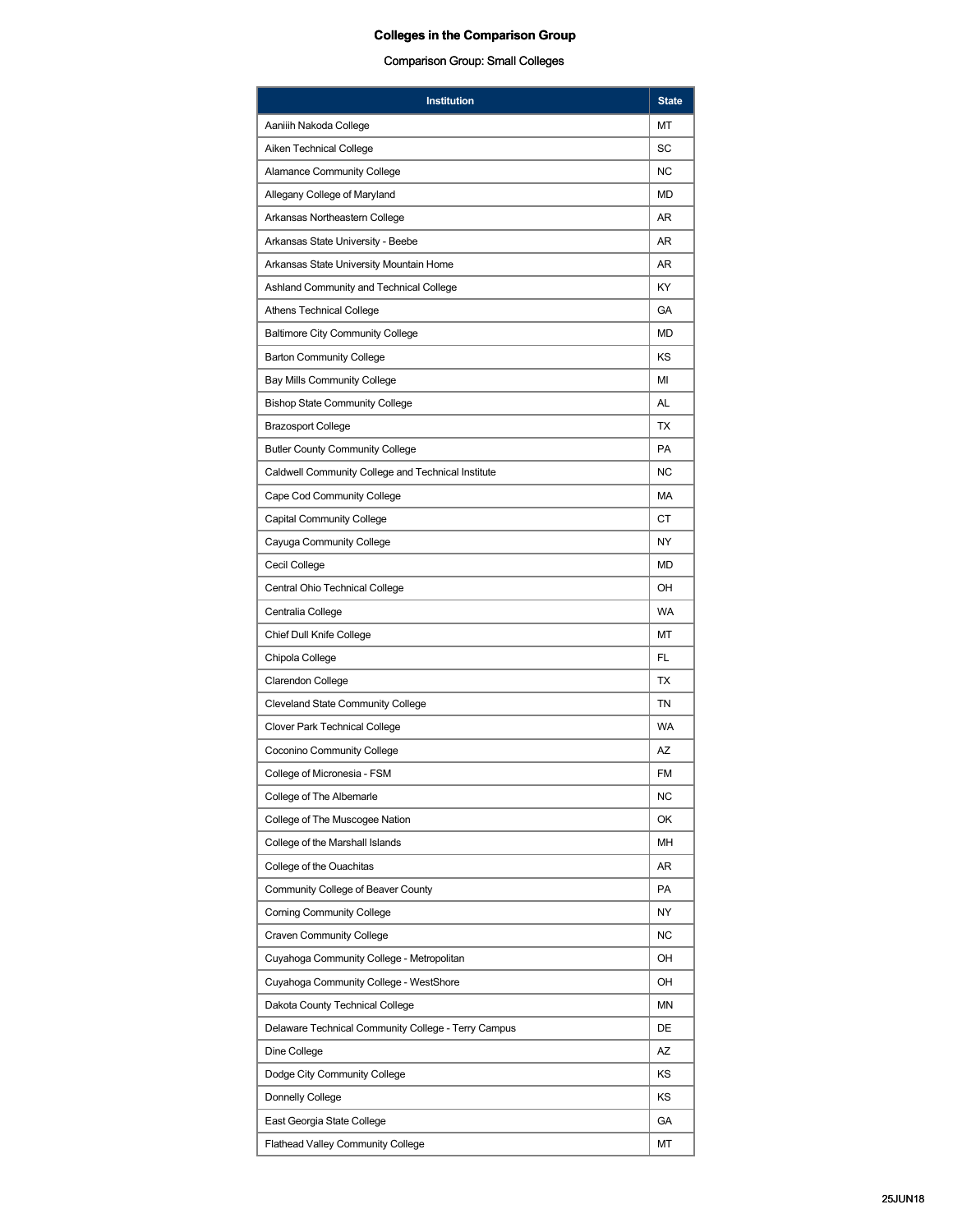| <b>Institution</b>                                |           |  |  |  |
|---------------------------------------------------|-----------|--|--|--|
| Florida Gateway College                           | FL        |  |  |  |
| Fort Peck Community College                       |           |  |  |  |
| Galveston College                                 |           |  |  |  |
| Garrett College                                   | MD        |  |  |  |
| Georgia Piedmont Technical College                |           |  |  |  |
| <b>Guam Community College</b>                     |           |  |  |  |
| Hawaii Community College                          |           |  |  |  |
| Hazard Community and Technical College            |           |  |  |  |
| <b>Henderson Community College</b>                | ΚY        |  |  |  |
| Herkimer County Community College                 | NY        |  |  |  |
| <b>Highland Community College</b>                 | IL.       |  |  |  |
| Honolulu Community College                        | HI        |  |  |  |
| <b>Howard College</b>                             | TX        |  |  |  |
| Illinois Valley Community College                 | IL.       |  |  |  |
| Indian Hills Community College                    | IA        |  |  |  |
| Iowa Lakes Community College                      | IA        |  |  |  |
| Jefferson Community College                       | NY        |  |  |  |
| Kauai Community College                           | HI        |  |  |  |
| Keweenaw Bay Ojibwa Community College             | MI        |  |  |  |
| Lac Courte Oreilles Ojibwa Community College      | WI        |  |  |  |
| Lake Region State College                         | <b>ND</b> |  |  |  |
| Lake Washington Institute of Technology           |           |  |  |  |
| Lakeland College                                  |           |  |  |  |
| <b>Lamar Community College</b>                    |           |  |  |  |
| Leech Lake Tribal College                         |           |  |  |  |
| Little Priest Tribal College                      |           |  |  |  |
| Marion Military Institute                         |           |  |  |  |
| <b>Middlesex Community College</b>                |           |  |  |  |
| Mississippi Delta Community College               | ΜS        |  |  |  |
| <b>Morton College</b>                             | IL        |  |  |  |
| National Park College                             | AR        |  |  |  |
| Nebraska Indian Community College                 | NE        |  |  |  |
| North Arkansas College                            | AR        |  |  |  |
| North Florida Community College                   | FL        |  |  |  |
| Northcentral Technical College                    | WI        |  |  |  |
| Northeast Alabama Community College               |           |  |  |  |
| Northeast Mississippi Community College           |           |  |  |  |
| Northeast Texas Community College                 |           |  |  |  |
| Northeastern Technical College                    |           |  |  |  |
| Northland Community and Technical College         |           |  |  |  |
| Northwest State Community College                 |           |  |  |  |
| Northwest Technical College                       |           |  |  |  |
| Nueta Hidatsa Sahnish College                     |           |  |  |  |
| Oklahoma State University Institute of Technology |           |  |  |  |
| Ozarka College                                    |           |  |  |  |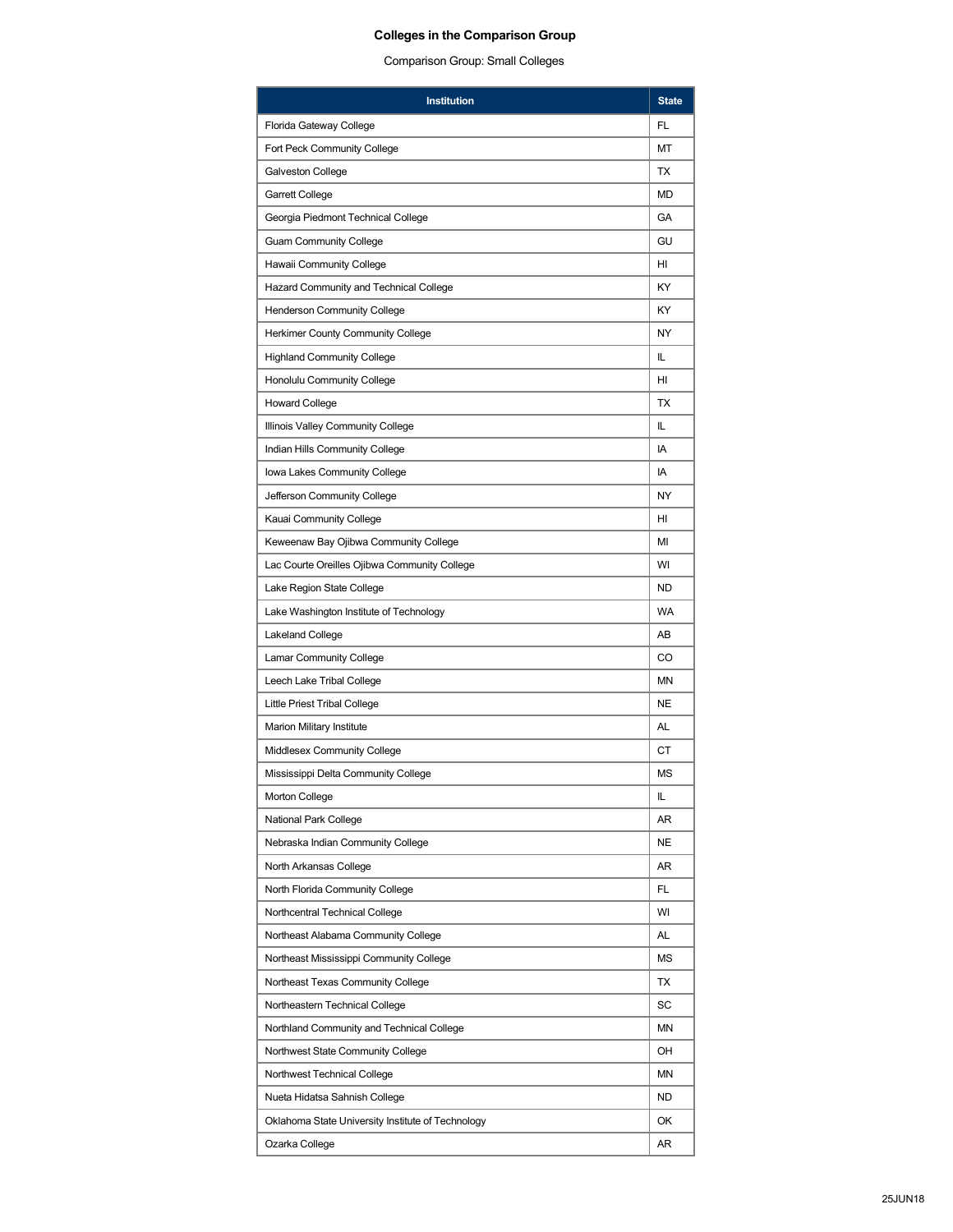| <b>Institution</b>                                       |                |  |  |  |
|----------------------------------------------------------|----------------|--|--|--|
| Panola College                                           | TX             |  |  |  |
| <b>Patrick Henry Community College</b>                   |                |  |  |  |
| Paul D. Camp Community College                           |                |  |  |  |
| Phillips Community College of the University of Arkansas | AR             |  |  |  |
| Prairie State College                                    | IL.            |  |  |  |
| Quinebaug Valley Community College                       |                |  |  |  |
| Ranger College                                           |                |  |  |  |
| Red Lake Nation College                                  | <b>MN</b>      |  |  |  |
| Robeson Community College                                | N <sub>C</sub> |  |  |  |
| <b>SOWELA Technical Community College</b>                | LA             |  |  |  |
| <b>SUNY Adirondack</b>                                   | <b>NY</b>      |  |  |  |
| Saginaw Chippewa Tribal College                          | MI             |  |  |  |
| Salish Kootenai College                                  | MT             |  |  |  |
| Seward County Community College                          | KS             |  |  |  |
| Shawnee Community College                                | IL             |  |  |  |
| Sisseton Wahpeton College                                | SD             |  |  |  |
| <b>Sitting Bull College</b>                              | <b>ND</b>      |  |  |  |
| Southcentral Kentucky Community and Technical College    | KY             |  |  |  |
| Southeast Arkansas College                               | AR.            |  |  |  |
| Southeast Kentucky Community & Technical College         | KY             |  |  |  |
| Southern State Community College                         |                |  |  |  |
| Southwestern Community College                           |                |  |  |  |
| Southwestern Michigan College                            |                |  |  |  |
| Stone Child College                                      |                |  |  |  |
| <b>Sullivan County Community College</b>                 |                |  |  |  |
| <b>Surry Community College</b>                           |                |  |  |  |
| Technical College of the Lowcountry                      |                |  |  |  |
| Texas State Technical College in Abilene                 |                |  |  |  |
| Texas State Technical College in Breckenridge            | ТX             |  |  |  |
| Texas State Technical College in Brownwood               | ТX             |  |  |  |
| Texas State Technical College in Fort Bend County        | TX             |  |  |  |
| Texas State Technical College in Marshall                | ТX             |  |  |  |
| Texas State Technical College in North Texas             | ТX             |  |  |  |
| Texas State Technical College in Sweetwater              | TX             |  |  |  |
| Texas State Technical College in Waco                    | ТX             |  |  |  |
| Texas State Technical College in Williamson County       |                |  |  |  |
| Three Rivers Community College                           | СT             |  |  |  |
| Tohono O'odham Community College                         | AZ             |  |  |  |
| Treasure Valley Community College                        |                |  |  |  |
| <b>Trenholm State Community College</b>                  |                |  |  |  |
| <b>Turtle Mountain Community College</b>                 |                |  |  |  |
| UH Maui College                                          |                |  |  |  |
| United Tribes Technical College                          |                |  |  |  |
| University of Arkansas Community College Rich Mountain   |                |  |  |  |
| University of Cincinnati Clermont College                |                |  |  |  |